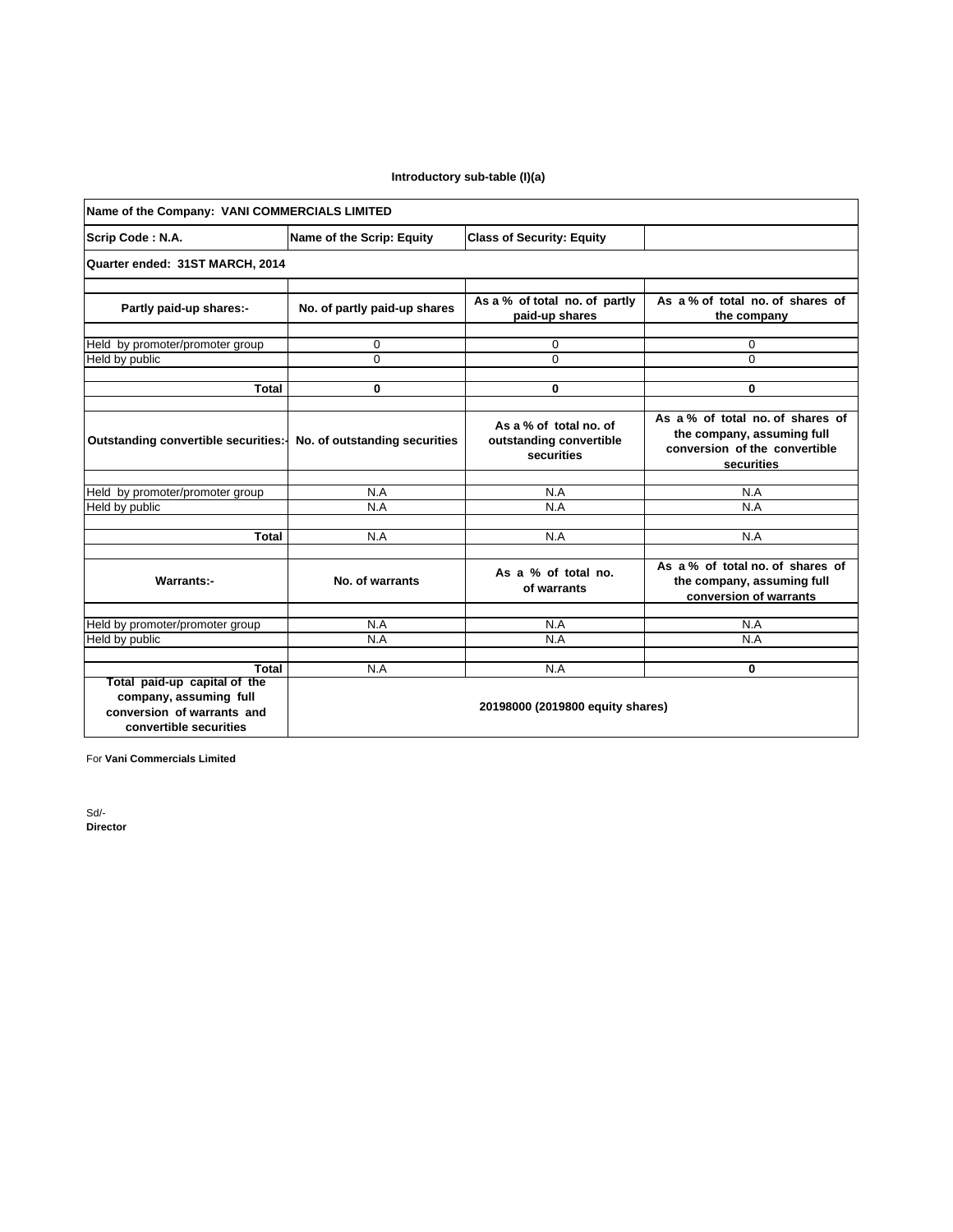|                                            | <b>Statement Showing Shareholding Pattern</b> |                     |              |                  |                                         |                         |             |                             |
|--------------------------------------------|-----------------------------------------------|---------------------|--------------|------------------|-----------------------------------------|-------------------------|-------------|-----------------------------|
|                                            |                                               |                     |              | Table (I)(a)     |                                         |                         |             |                             |
|                                            |                                               |                     |              | Number of shares |                                         |                         |             |                             |
| Category                                   | Category of                                   | Number of           | <b>Total</b> | held in          |                                         | Total shareholding as a |             | Shares Pledged or otherwise |
| code                                       | Shareholder                                   | <b>Shareholders</b> | number       | dematerialized   | percentage of total number of<br>shares |                         |             | encumbered                  |
|                                            |                                               |                     | of shares    | form             |                                         |                         |             |                             |
|                                            |                                               |                     |              |                  | As a                                    | As a                    |             |                             |
|                                            |                                               |                     |              |                  | percentage                              | percentage of           | Number of   | As a percentage             |
|                                            |                                               |                     |              |                  | $of(A+B)^T$                             | $(A+B+C)$               | shares      |                             |
| (1)                                        | (II)                                          | (III)               | (IV)         | (V)              | (VI)                                    | (VII)                   | (VIII)      | $(IX) = (VIII)/(IV)*100$    |
| (A)                                        | Shareholding of Promoter and Promoter         |                     |              |                  |                                         |                         |             |                             |
|                                            |                                               |                     |              |                  |                                         |                         |             |                             |
|                                            | Group <sup>2</sup>                            |                     |              |                  |                                         |                         |             |                             |
| $\mathbf{1}$                               | Indian                                        |                     |              |                  |                                         |                         |             |                             |
| (a)                                        | Individuals/ Hindu Undivided Family           | 15                  | 391400       | <b>NIL</b>       | 19.38                                   | 19.38                   | N.A.        | N.A.                        |
| (b)                                        | Central Government/ State Government(s)       | <b>NIL</b>          | <b>NIL</b>   | <b>NIL</b>       | <b>NIL</b>                              | <b>NIL</b>              | N.A.        | N.A.                        |
| (c)                                        | <b>Bodies Corporate</b>                       | <b>NIL</b>          | <b>NIL</b>   | <b>NIL</b>       | <b>NIL</b>                              | <b>NIL</b>              | N.A.        | N.A.                        |
| (d)                                        | Financial Institutions/ Banks                 | <b>NIL</b>          | <b>NIL</b>   | <b>NIL</b>       | <b>NIL</b>                              | <b>NIL</b>              | N.A.        | N.A.                        |
| (e)                                        | Any Others(Specify)                           | N.A.                | N.A.         | N.A.             | N.A.                                    | N.A.                    | N.A.        | N.A.                        |
|                                            | Sub Total(A)(1)                               | 15                  | 391400       | NII.             | 19.38                                   | 19.38                   | N.A.        | N.A.                        |
|                                            |                                               |                     |              |                  |                                         |                         |             |                             |
| $\overline{\mathbf{2}}$                    | Foreign                                       |                     |              |                  |                                         |                         |             |                             |
| a                                          | Individuals (Non-Residents Individuals/       | <b>NIL</b>          | <b>NIL</b>   | <b>NIL</b>       | <b>NIL</b>                              | <b>NIL</b>              | N.A.        | N.A.                        |
|                                            | Foreign Individuals)                          |                     |              |                  |                                         |                         |             |                             |
| b                                          | <b>Bodies Corporate</b>                       | <b>NIL</b>          | <b>NIL</b>   | <b>NIL</b>       | <b>NIL</b>                              | <b>NIL</b>              | N.A.        | N.A.                        |
| $\mathbf c$                                | Institutions                                  | <b>NIL</b>          | <b>NIL</b>   | <b>NIL</b>       | <b>NIL</b>                              | <b>NIL</b>              | N.A.        | N.A.                        |
| d                                          | Qualified Foreign Investor                    | <b>NIL</b>          | <b>NIL</b>   | <b>NIL</b>       | <b>NIL</b>                              | <b>NIL</b>              | N.A.        | N.A.                        |
| $\mathsf{e}% _{0}\left( \mathsf{e}\right)$ | Any Others(Specify)                           | N.A.                | N.A.         | N.A.             | N.A.                                    | N.A.                    | N.A.        | N.A.                        |
|                                            | Sub Total(A)(2)                               | <b>NIL</b>          | <b>NIL</b>   | NIL.             | <b>NIL</b>                              | NIL.                    | N.A.        | N.A.                        |
|                                            |                                               |                     |              |                  |                                         |                         |             |                             |
|                                            | <b>Total Shareholding of Promoter</b><br>and  |                     |              |                  |                                         |                         |             |                             |
|                                            | Promoter Group (A)= $(A)(1)+(A)(2)$           | 15                  | 391400       | NIL.             | 19.38                                   | 19.38                   | N.A.        | N.A.                        |
|                                            |                                               |                     |              |                  |                                         |                         |             |                             |
|                                            | <b>Public shareholding</b>                    |                     |              |                  |                                         |                         |             |                             |
| (B)<br>$\mathbf{1}$                        | <b>Institutions</b>                           |                     |              |                  |                                         |                         |             |                             |
| (a)                                        | Mutual Funds/ UTI                             | <b>NIL</b>          | <b>NIL</b>   | <b>NIL</b>       | <b>NIL</b>                              | <b>NIL</b>              | N.A.        | N.A.                        |
| (b)                                        |                                               | <b>NIL</b>          | <b>NIL</b>   |                  |                                         | <b>NIL</b>              | N.A.        |                             |
|                                            | Financial Institutions / Banks                |                     |              | <b>NIL</b>       | <b>NIL</b>                              |                         |             | N.A.                        |
| (c)                                        | Central Government/ State Government(s)       | <b>NIL</b>          | <b>NIL</b>   | <b>NIL</b>       | <b>NIL</b>                              | <b>NIL</b>              | N.A.        | N.A.                        |
| (d)                                        | Venture Capital Funds                         | <b>NIL</b>          | <b>NIL</b>   | <b>NIL</b>       | <b>NIL</b>                              | <b>NIL</b>              | N.A.        | N.A.                        |
| (e)                                        | <b>Insurance Companies</b>                    | <b>NIL</b>          | <b>NIL</b>   | <b>NIL</b>       | <b>NIL</b>                              | <b>NIL</b>              | N.A.        | N.A.                        |
| (f)                                        | Foreign Institutional Investors               | <b>NIL</b>          | <b>NIL</b>   | <b>NIL</b>       | <b>NIL</b>                              | <b>NIL</b>              | N.A.        | N.A.                        |
| (g)                                        | Foreign Venture Capital Investors             | <b>NIL</b>          | <b>NIL</b>   | <b>NIL</b>       | <b>NIL</b>                              | <b>NIL</b>              | N.A.        | N.A.                        |
| (h)                                        | Qualified Foreign Investor                    | <b>NIL</b>          | <b>NIL</b>   | <b>NIL</b>       | <b>NIL</b>                              | <b>NIL</b>              | N.A.        | N.A.                        |
| (i)                                        | Any Other (specify)                           | N.A.                | N.A.         | N.A.             | N.A.                                    | N.A.                    | N.A.        | N.A.                        |
|                                            | Sub-Total (B)(1)                              | NIL.                | NIL.         | NIL.             | <b>NIL</b>                              | NIL.                    | N.A.        | N.A.                        |
|                                            |                                               |                     |              |                  |                                         |                         |             |                             |
| <b>B2</b>                                  | <b>Non-institutions</b>                       |                     |              |                  |                                         |                         |             |                             |
| (a)                                        | <b>Bodies Corporate</b>                       | 6                   | 67430        | <b>NIL</b>       | 3.34                                    | 3.34                    | N.A.        | N.A.                        |
| (b)                                        | Individuals                                   |                     |              |                  |                                         |                         |             |                             |
|                                            | Individual shareholders holding nominal share | 503                 | 452270       | <b>NIL</b>       |                                         | 22.39                   | N.A.        | N.A.                        |
| $\mathbf{I}$                               | capital up to Rs 1 lakh                       |                     |              |                  | 22.39                                   |                         |             |                             |
| Ш                                          | Individual shareholders holding nominal share |                     |              |                  |                                         |                         |             |                             |
|                                            | capital in excess of Rs. 1 lakh.              | 12                  | 1108700      | <b>NIL</b>       | 54.89                                   | 54.89                   | N.A.        | N.A.                        |
| (c)                                        | Qualified Foreign Investor                    | N.A.                | N.A.         | N.A.             | N.A.                                    | N.A.                    | N.A.        | N.A.                        |
| (d)                                        | Any Other (specify)                           | N.A.                | N.A.         | N.A.             | N.A.                                    | N.A.                    | N.A.        | N.A.                        |
|                                            | Sub-Total (B)(2)                              | 521                 | 1628400      | NIL.             | 80.62                                   | 80.62                   | N.A.        | N.A.                        |
|                                            |                                               |                     |              |                  |                                         |                         |             |                             |
|                                            |                                               |                     |              |                  |                                         |                         |             |                             |
| (B)                                        | Total Public Shareholding (B)= (B)(1)+(B)(2)  | 521                 | 1628400      | NIL.             | 80.62                                   | 80.62                   | N.A.        | N.A.                        |
|                                            |                                               |                     |              |                  |                                         |                         |             |                             |
|                                            | TOTAL (A)+(B)                                 | 536                 | 2019800      | <b>NIL</b>       | 100.00                                  | 100.00                  | <b>N.A.</b> | N.A.                        |
|                                            |                                               |                     |              |                  |                                         |                         |             |                             |
|                                            |                                               |                     |              |                  |                                         |                         |             |                             |
| (C)                                        | Shares held by Custodians and against         |                     |              |                  |                                         |                         |             |                             |
|                                            | which Depository Receipts have been issued    |                     |              |                  |                                         |                         |             |                             |
|                                            | Promoter and Promoter Group                   | <b>NIL</b>          | <b>NIL</b>   | <b>NIL</b>       | <b>NIL</b>                              | <b>NIL</b>              | N.A.        | N.A.                        |
| $\overline{2}$                             | Public                                        | <b>NIL</b>          | <b>NIL</b>   | <b>NIL</b>       | <b>NIL</b>                              | <b>NIL</b>              | N.A.        | N.A.                        |
|                                            |                                               |                     |              |                  |                                         |                         |             |                             |
|                                            | Sub-Total (C)                                 | 0                   | 0            | 0                | 0                                       | 0                       | N.A.        | N.A.                        |
|                                            |                                               |                     |              |                  |                                         |                         |             |                             |
|                                            | GRAND TOTAL (A)+(B)+(C)                       | 536                 | 2019800      | NIL              | 100.00                                  | 100.00                  | N.A.        | N.A.                        |
|                                            |                                               |                     |              |                  |                                         |                         |             |                             |

For **Vani Commercials Limited**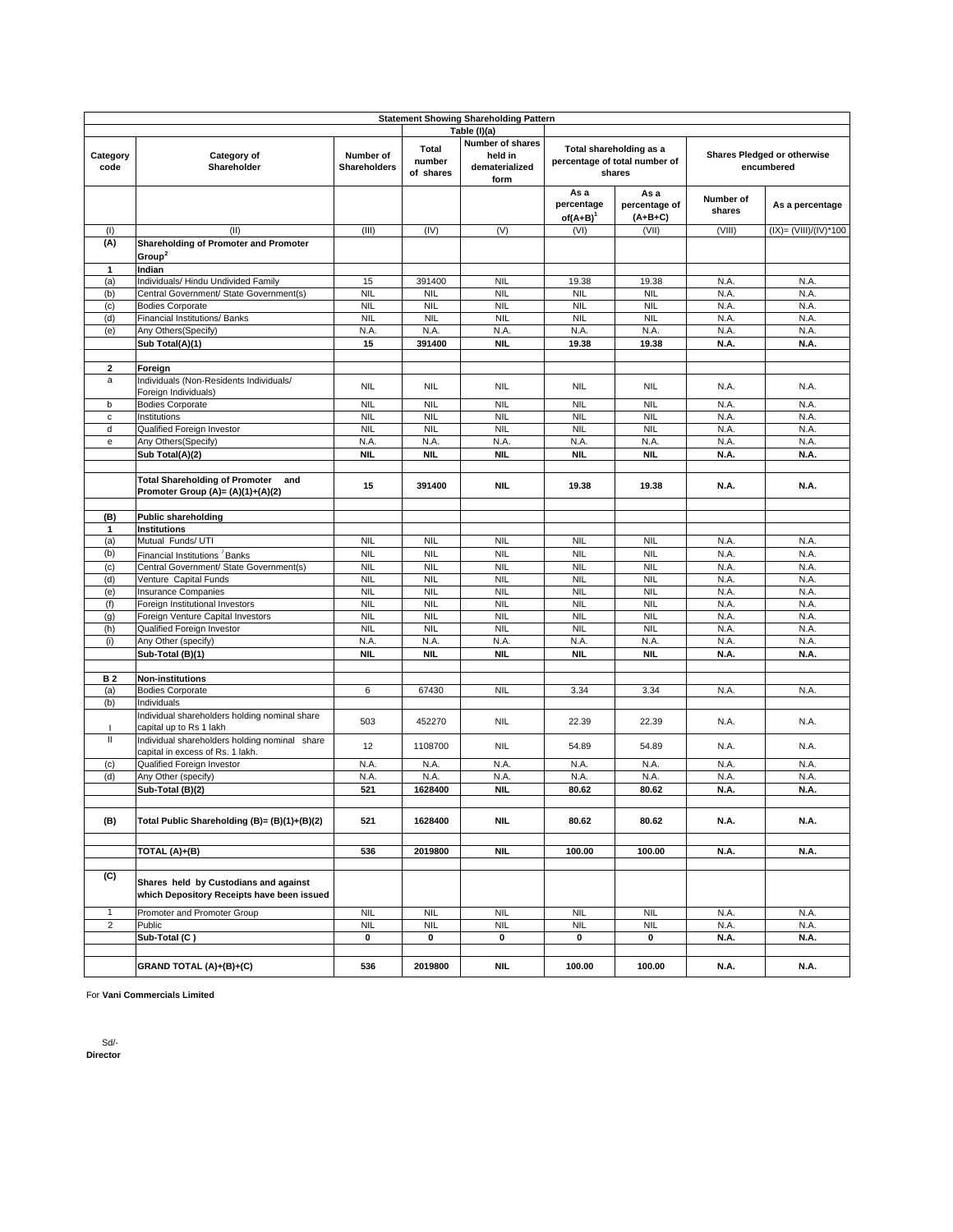Sr.No Notes

NOT ANY

For **Vani Commercials Limited**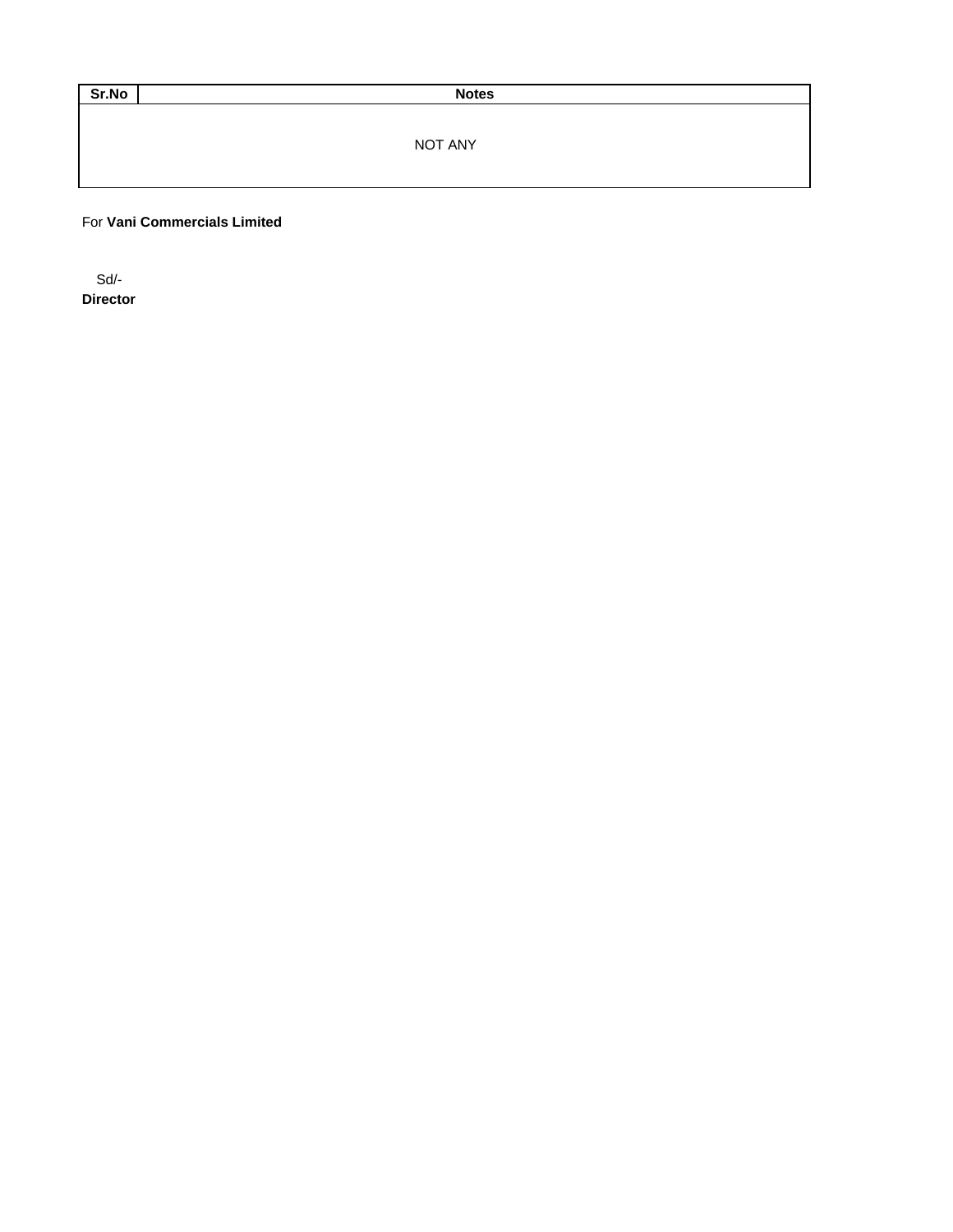# **(I)(b) Statement showing holding of securities (including shares, warrants, convertible securities) of persons belonging to the category "Promoter and Promoter Group"**

|            |                            |                                    | <b>Details of Shares held</b>                 |             | Encumbered shares (*) |                                                                       |                                           | <b>Details of warrants</b>                               |                                                       | <b>Details of convertible</b>                                                  | <b>Total shares</b>                                                                                                                                   |
|------------|----------------------------|------------------------------------|-----------------------------------------------|-------------|-----------------------|-----------------------------------------------------------------------|-------------------------------------------|----------------------------------------------------------|-------------------------------------------------------|--------------------------------------------------------------------------------|-------------------------------------------------------------------------------------------------------------------------------------------------------|
| Sr.<br>No. | Name of the shareholder    | <b>Number</b><br>of shares<br>held | As a % of<br>grand total<br>$(A) + (B) + (C)$ | No.         | As a<br>percentage    | As a % of<br>grand total<br>$(A)+(B)+(C)$<br>of sub-<br>clause (I)(a) | Number of   number of<br>warrants<br>held | As a $%$<br>total<br>warrants<br>of the<br>same<br>class | <b>Number of</b><br>convertible<br>securities<br>held | As a % total<br>number of<br>convertible<br>securities<br>of the same<br>class | (including<br>underlying shares<br>assuming full<br>conversion of<br>warrants and<br>convertible<br>securities) as a %<br>of diluted share<br>capital |
| (1)        | (II)                       | (III)                              | (IV)                                          | (V)         | (VI)=(V)/(III)*100    | (VII)                                                                 | (VIII)                                    | (IX)                                                     | (X)                                                   | (XI)                                                                           | (XII)                                                                                                                                                 |
|            | MR. SHIV KUMAR KHANNA      | 38400                              | 1.90                                          | N.A.        | N.A.                  | N.A.                                                                  | N.A.                                      | N.A.                                                     | N.A.                                                  | N.A.                                                                           | N.A.                                                                                                                                                  |
|            | MR. HARISH KHANNA          | 38400                              | 1.90                                          | N.A.        | N.A.                  | N.A.                                                                  | N.A.                                      | N.A.                                                     | N.A.                                                  | N.A.                                                                           | N.A.                                                                                                                                                  |
| 3          | <b>IMR. RAJESH KHANNA</b>  | 38400                              | 1.90                                          | N.A.        | N.A.                  | N.A.                                                                  | N.A.                                      | N.A.                                                     | N.A.                                                  | N.A.                                                                           | N.A.                                                                                                                                                  |
|            | MR. DEEPAK KHANNA          | 38400                              | 1.90                                          | N.A.        | N.A.                  | N.A.                                                                  | N.A.                                      | N.A.                                                     | N.A.                                                  | N.A.                                                                           | N.A.                                                                                                                                                  |
| 5          | <b>SMT. VEENA KHANNA</b>   | 38400                              | 1.90                                          | N.A.        | N.A.                  | N.A.                                                                  | N.A.                                      | N.A.                                                     | N.A.                                                  | N.A.                                                                           | N.A.                                                                                                                                                  |
| 6          | <b>SMT. VIBHA KHANNA</b>   | 86400                              | 4.28                                          | N.A.        | N.A.                  | N.A.                                                                  | N.A.                                      | N.A                                                      | N.A.                                                  | N.A.                                                                           | N.A.                                                                                                                                                  |
|            | ISMT. KRISHNAWATI KHANNA   | 38400                              | 1.90                                          | N.A.        | N.A.                  | N.A.                                                                  | N.A.                                      | N.A.                                                     | N.A.                                                  | N.A.                                                                           | N.A.                                                                                                                                                  |
| 8          | MR. GAURAV SUKHIJA         | 9000                               | 0.45                                          | N.A.        | N.A.                  | N.A.                                                                  | N.A.                                      | N.A.                                                     | N.A.                                                  | N.A.                                                                           | N.A.                                                                                                                                                  |
| 9          | MR. GAURAV BHATIA          | 9200                               | 0.46                                          | N.A.        | N.A.                  | N.A.                                                                  | N.A.                                      | N.A.                                                     | N.A.                                                  | N.A.                                                                           | N.A.                                                                                                                                                  |
| 10         | <b>MRS. RASHMI SUKHIJA</b> | 9000                               | 0.45                                          | N.A.        | N.A.                  | N.A.                                                                  | N.A.                                      | N.A.                                                     | N.A.                                                  | N.A.                                                                           | N.A.                                                                                                                                                  |
| 11         | IMR. O.P SUKHIJA           | 9400                               | 0.47                                          | N.A.        | N.A.                  | N.A.                                                                  | N.A.                                      | N.A.                                                     | N.A.                                                  | N.A.                                                                           | N.A.                                                                                                                                                  |
| 12         | IMRS. RAJ KANTA SUKHIJA    | 9200                               | 0.46                                          | N.A.        | N.A.                  | N.A.                                                                  | N.A.                                      | N.A.                                                     | N.A.                                                  | N.A.                                                                           | N.A.                                                                                                                                                  |
| 13         | <b>MRS. KOMAL SUKHIJA</b>  | 9500                               | 0.47                                          | N.A.        | N.A.                  | N.A.                                                                  | N.A.                                      | N.A.                                                     | N.A.                                                  | N.A.                                                                           | N.A.                                                                                                                                                  |
| 14         | MRS. NEELAM BHATIA         | 9800                               | 0.49                                          | N.A.        | N.A.                  | N.A.                                                                  | N.A.                                      | N.A.                                                     | N.A.                                                  | N.A.                                                                           | N.A.                                                                                                                                                  |
|            | 15 MRS. SHILPA BHATIA      | 9500                               | 0.47                                          | N.A.        | N.A.                  | N.A.                                                                  | N.A.                                      | N.A.                                                     | N.A.                                                  | N.A.                                                                           | N.A.                                                                                                                                                  |
|            | <b>TOTAL</b>               | 391400                             | 19.38                                         | <b>N.A.</b> | <b>N.A.</b>           | N.A.                                                                  | <b>N.A.</b>                               | <b>N.A.</b>                                              | <b>N.A.</b>                                           | <b>N.A.</b>                                                                    | N.A.                                                                                                                                                  |

For **Vani Commercials Limited**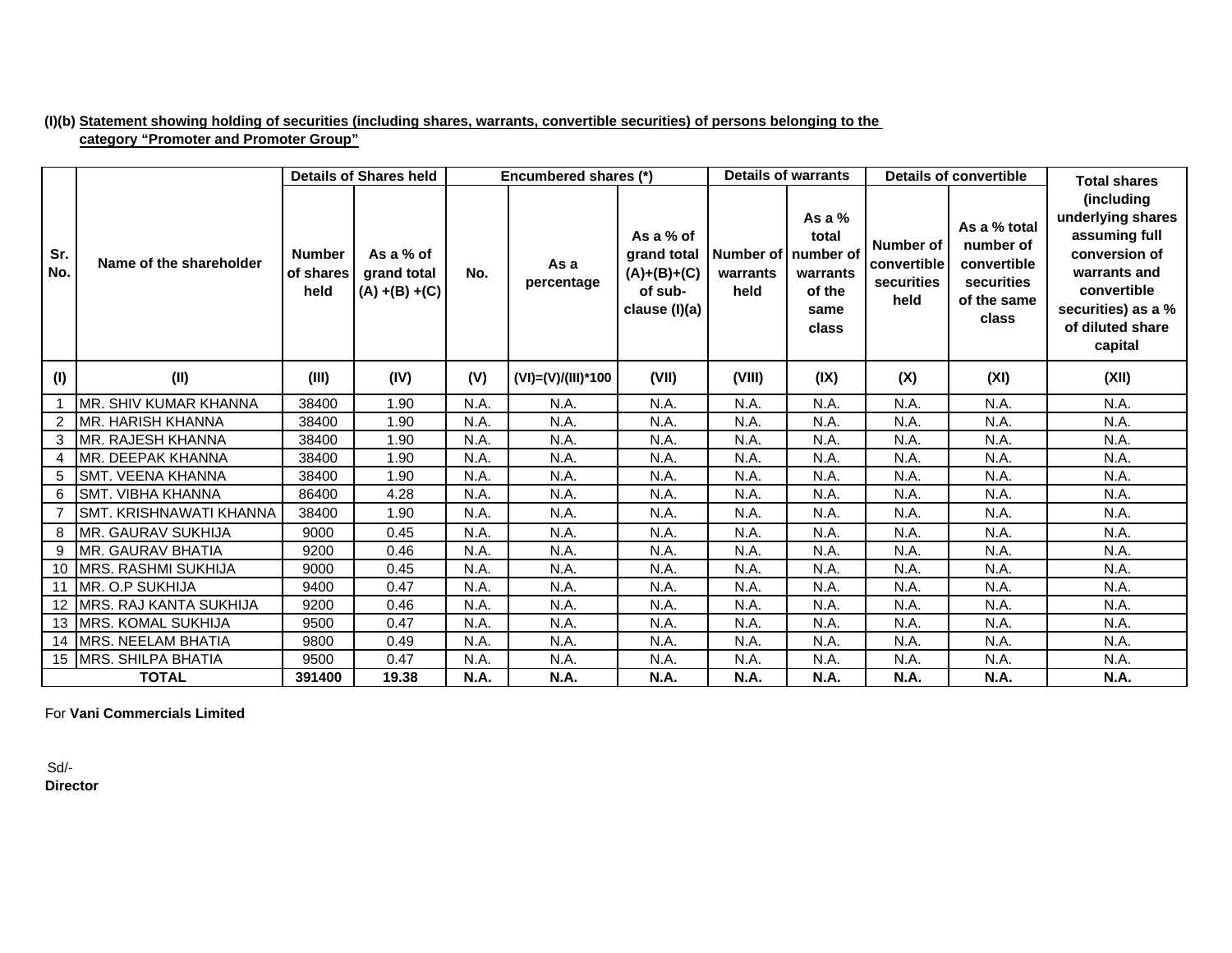# **(I)(c)(i) Statement showing holding of securities (including shares, warrants, convertible securities) of persons belonging to the category "Public" and holding more than 1% of the total number of shares**

| Sr. | Name of the shareholder      | Number of   | Shares as a percentage of<br>total number of shares<br>{i.e., Grand Total |                               | Details of warrants                                                |                                                | Details of convertible<br>securities                                             | <b>Total shares (including</b><br>underlying shares<br>assuming full<br>conversion of |
|-----|------------------------------|-------------|---------------------------------------------------------------------------|-------------------------------|--------------------------------------------------------------------|------------------------------------------------|----------------------------------------------------------------------------------|---------------------------------------------------------------------------------------|
| No. |                              | shares held | (A)+(B)+(C) indicated in<br>Statement at para (I)(a)<br>above}            | Number of<br>warrants<br>held | As a $%$<br>total<br>number of<br>warrants of<br>the same<br>class | Number of<br>convertible<br>securities<br>held | % w.r.t. total<br>number of<br>convertible<br>securities of<br>the same<br>class | warrants and<br>convertible securities)<br>as a % of diluted share<br>capital         |
|     | S.K.KAPOOR                   | 38700       | 1.92                                                                      | N.A.                          | N.A.                                                               | N.A.                                           | N.A.                                                                             | N.A.                                                                                  |
| 2   | <b>JITENDER KUMAR</b>        | 110000      | 5.45                                                                      | N.A.                          | N.A.                                                               | N.A.                                           | N.A.                                                                             | N.A.                                                                                  |
| 3   | <b>SANJEEV KUMAR</b>         | 110000      | 5.45                                                                      | N.A.                          | N.A.                                                               | N.A.                                           | N.A.                                                                             | N.A.                                                                                  |
|     | <b>PRADEEP KUMAR</b>         | 110000      | 5.45                                                                      | N.A.                          | N.A.                                                               | N.A.                                           | N.A.                                                                             | N.A.                                                                                  |
| 5   | <b>TARSEM SINGH</b>          | 110000      | 5.45                                                                      | N.A.                          | N.A.                                                               | N.A.                                           | N.A.                                                                             | N.A.                                                                                  |
| 6   | <b>SUKHDEV SINGH DHILLON</b> | 110000      | 5.45                                                                      | N.A.                          | N.A.                                                               | N.A.                                           | N.A.                                                                             | N.A.                                                                                  |
|     | <b>VIJAY KUMAR</b>           | 100000      | 4.95                                                                      | N.A.                          | N.A.                                                               | N.A.                                           | N.A.                                                                             | N.A.                                                                                  |
| 8   | <b>HARDEEP SINGH WAHLA</b>   | 100000      | 4.95                                                                      | N.A.                          | N.A.                                                               | N.A.                                           | N.A.                                                                             | N.A.                                                                                  |
| 9   | <b>BALJINDER KAUR</b>        | 100000      | 4.95                                                                      | N.A.                          | N.A.                                                               | N.A.                                           | N.A.                                                                             | N.A.                                                                                  |
| 10  | <b>BOHAR SINGH</b>           | 100000      | 4.95                                                                      | N.A.                          | N.A.                                                               | N.A.                                           | N.A.                                                                             | N.A.                                                                                  |
| 11  | <b>SURJEET SINGH</b>         | 100000      | 4.95                                                                      | N.A.                          | N.A.                                                               | N.A.                                           | N.A.                                                                             | N.A.                                                                                  |
|     | <b>TOTAL</b>                 | 1088700     | 53.90                                                                     | <b>N.A.</b>                   | <b>N.A.</b>                                                        | <b>N.A.</b>                                    | <b>N.A.</b>                                                                      | <b>N.A.</b>                                                                           |

For **Vani Commercials Limited**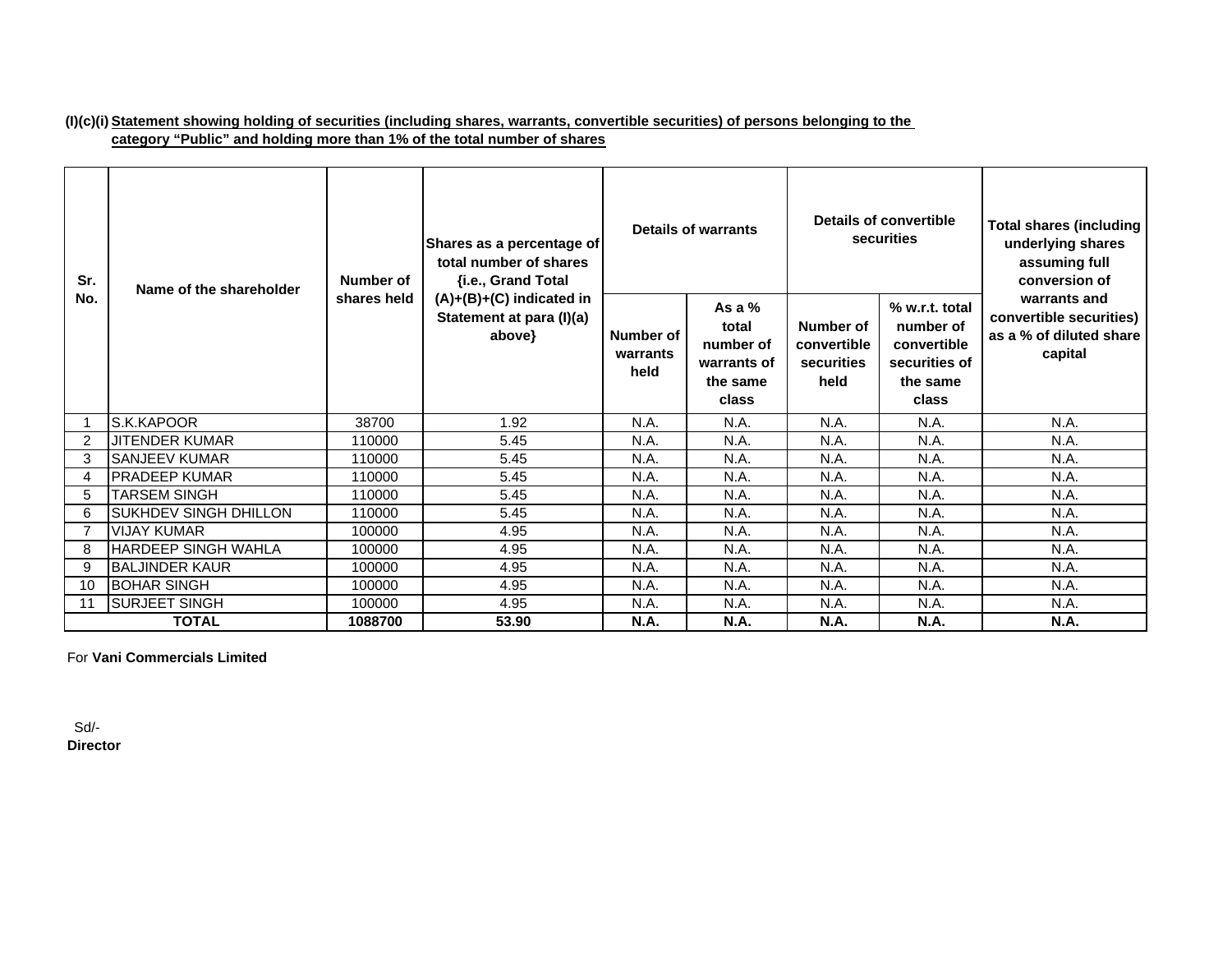### **(I)(c)(ii)Statement showing holding of securities (including shares, warrants, convertible securities) of persons (together with PAC) belonging to the category "Public" and holding more than 5% of the total number of shares of the company**

|            |                                                                                             |                            |                                                                                                                           | <b>Details of warrants</b><br>Shares as a percentage |                                                            |                                                | <b>Details of convertible</b><br>securities                                        | <b>Total shares (including</b>                                                                                                    |
|------------|---------------------------------------------------------------------------------------------|----------------------------|---------------------------------------------------------------------------------------------------------------------------|------------------------------------------------------|------------------------------------------------------------|------------------------------------------------|------------------------------------------------------------------------------------|-----------------------------------------------------------------------------------------------------------------------------------|
| Sr.<br>No. | Name(s) of the<br>shareholder(s) and<br>the Persons Acting in<br>Concert (PAC) with<br>them | <b>Number</b><br>of shares | Οf<br>total number of shares<br>{i.e., Grand Total<br>$(A)+(B)+(C)$ indicated<br>in<br>Statement at para (I)(a)<br>above} | Number of<br>warrants                                | As a % total<br>number of<br>warrants of the<br>same class | Number of<br>convertible<br>securities<br>held | % w.r.t<br>total<br>number of<br>convertible<br>securities<br>of the same<br>class | underlying shares<br>assuming full conversion<br>of warrants and<br>convertible securities) as<br>a % of diluted<br>share capital |
|            | <b>IJITENDER KUMAR</b>                                                                      | 110000                     | 5.45                                                                                                                      | N.A.                                                 | N.A.                                                       | N.A.                                           | N.A.                                                                               | N.A.                                                                                                                              |
| 2          | <b>SANJEEV KUMAR</b>                                                                        | 110000                     | 5.45                                                                                                                      | N.A.                                                 | N.A.                                                       | N.A.                                           | N.A.                                                                               | N.A.                                                                                                                              |
| 3          | <b>PRADEEP KUMAR</b>                                                                        | 110000                     | 5.45                                                                                                                      | N.A.                                                 | N.A.                                                       | N.A.                                           | N.A.                                                                               | N.A.                                                                                                                              |
| 4          | <b>TARSEM SINGH</b>                                                                         | 110000                     | 5.45                                                                                                                      | N.A.                                                 | N.A.                                                       | N.A.                                           | N.A.                                                                               | N.A.                                                                                                                              |
| 5          | <b>SUKHDEV SINGH DHILLON</b>                                                                | 110000                     | 5.45                                                                                                                      | N.A.                                                 | N.A.                                                       | N.A.                                           | N.A.                                                                               | N.A.                                                                                                                              |
|            | <b>TOTAL</b>                                                                                | 550000                     | 27.23                                                                                                                     | <b>N.A.</b>                                          | <b>N.A.</b>                                                | <b>N.A.</b>                                    | <b>N.A.</b>                                                                        | <b>N.A.</b>                                                                                                                       |

For **Vani Commercials Limited**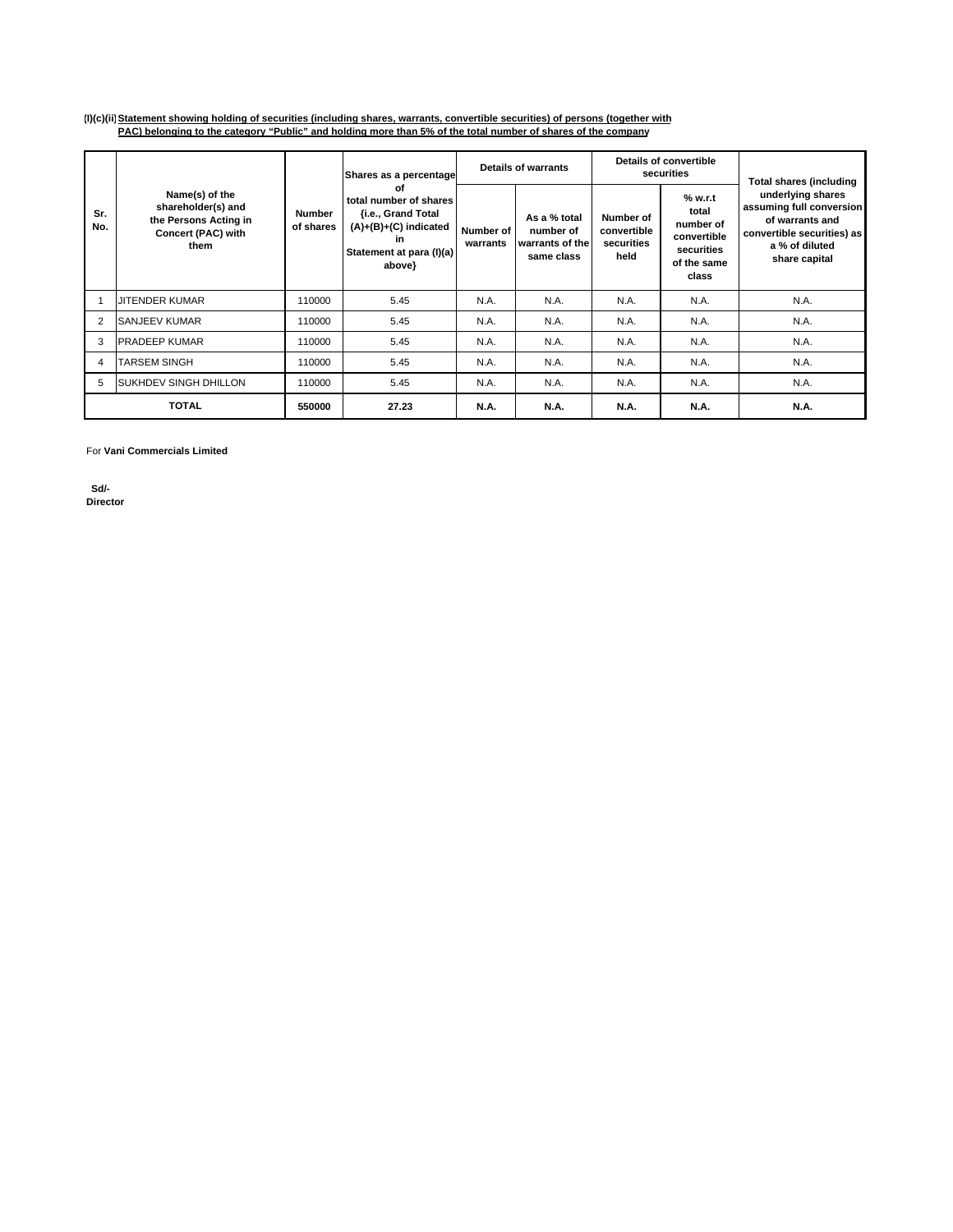### **(I)(d) Statement showing details of locked-in shares**

| Sr. No. | Name of the shareholder | Number of locked-in shares | Locked-in shares as a percentage of total number<br>of shares {i.e., Grand Total (A)+(B)+(C) indicated in<br>Statement at para (I)(a) above} |
|---------|-------------------------|----------------------------|----------------------------------------------------------------------------------------------------------------------------------------------|
|         | Mr. Gauray Sukhija      | 9000                       | 0.45                                                                                                                                         |
|         | Mrs. Rashmi Sukhija     | 9000                       | 0.45                                                                                                                                         |
|         | Mr. O.P Sukhija         | 9400                       | 0.47                                                                                                                                         |
|         | Mrs. Raj Kanta Sukhija  | 9200                       | 0.46                                                                                                                                         |
|         | Mr. Mukul Grover        | 4500                       | 0.22                                                                                                                                         |
|         | Mrs. Indu Grover        | 4700                       | 0.23                                                                                                                                         |

For **Vani Commercials Limited**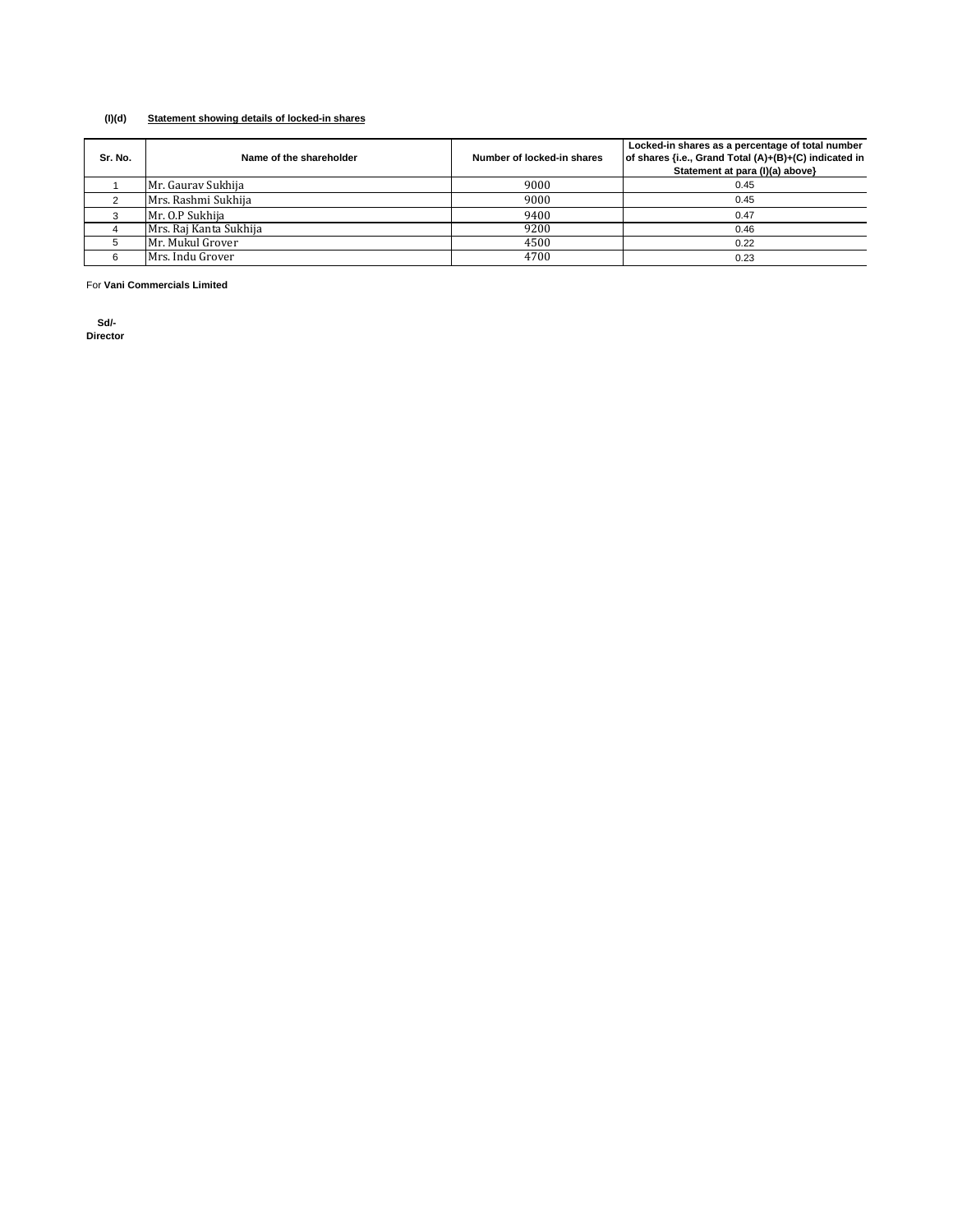### **(II)(a) Statement showing details of Depository Receipts (DRs)**

| Sr. No. | Type of outstanding DR (ADRs,<br>GDRs, SDRs, etc.) | Number of outstanding<br><b>DRs</b> | Number of shares underlying<br>outstanding DRs | <b>Shares underlying</b><br>outstanding DRs as a<br>percentage of total<br>number of shares {i.e., |
|---------|----------------------------------------------------|-------------------------------------|------------------------------------------------|----------------------------------------------------------------------------------------------------|
|         |                                                    | <b>NOT ANY</b>                      |                                                |                                                                                                    |

For **Vani Commercials Limited**